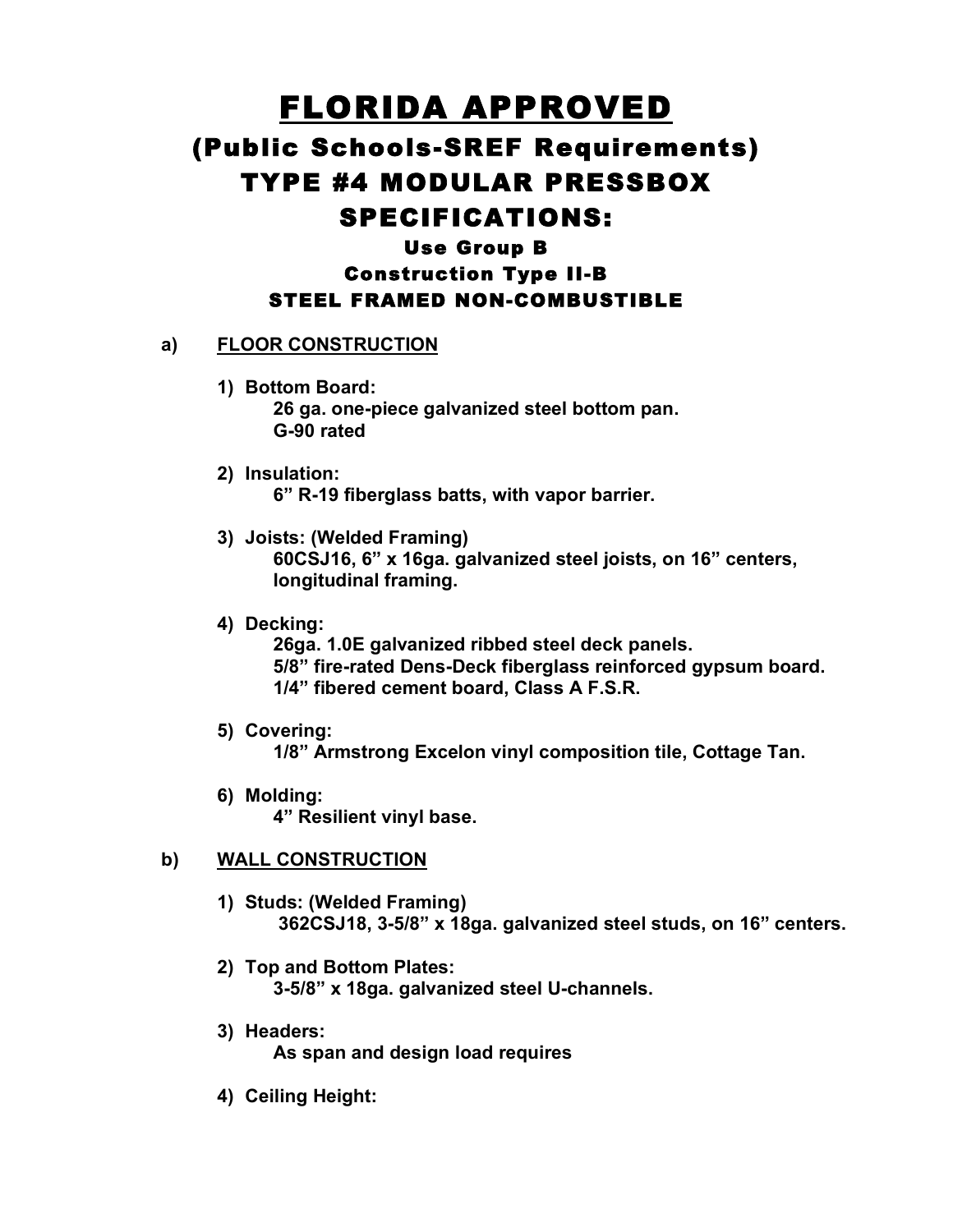**8'-0" x 7'10", front to back.**

- **5) Covering: 5/8" vinyl-faced gypsum panels, Class A F.S.R.**
- **6) Insulation:**

**3-1/2" R-11 fiberglass batts with vapor barrier.**

**7) Sheathing:**

**5/8" type-x fire-rated, exterior grade gypsum, Class A F.S.R. with house wrap air infiltration barrier**

**9) Siding:**

**MBCI .026 gauge "U-panel" ribbed steel panels with Kynar 500 finish. FL#5690.4**

**American Building Company .024 gauge "R-panel" ribbed steel panels with Kynar 500 finish FL#705-R1 Approved for HVHZ zones**

## **c) ROOF CONSTRUCTION**

- **1) Joists: (Welded framing) 80CSJ16, 8" x 16ga. galvanized steel joists, 16" O.C. spacing.**
- **2) Overhang:**

**15-1/2" over front wall; 6" over rear wall. .019 aluminum fascia with perforated aluminum soffit panels.**

**3) Ceiling:**

**5/8" type-x fire-rated gypsum board, taped and bedded with spray textured finish.**

**4) Insulation:**

**6" R-19 fiberglass batts w/ vapor barrier.**

**5) Decking:**

**22ga. 1.0 E galvanized ribbed steel deck panels. 1/2" wood fiberboard ¼" Dens-deck fiberglass reinforced gypsum**

**6) Covering:**

**Fibertite, mechanically fastened, .045 thermal-plastic single-ply roofing membrane by Seaman Corporation.**

**d) WINDOWS (Certified 130 mph Horizontal Wind)**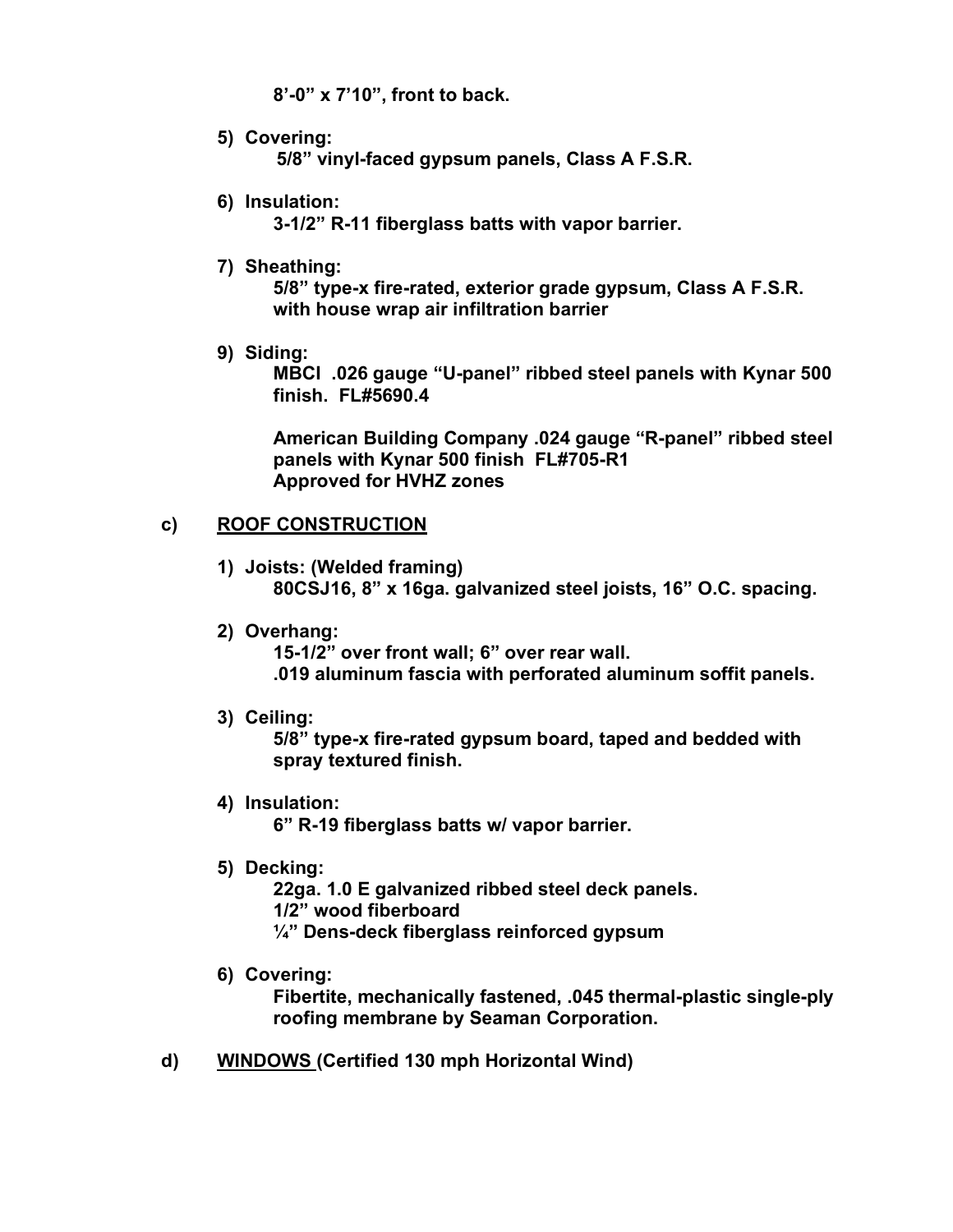**PGT WinGuard Horizontal Roller, Frame Color: White, Glass Color: Gray, Glass Type: Glass/Glass 5/16"; Glass Type Description: 5/16" Annealed/Annealed impact resistant. FL#242-R2**

**e) DOORS**

**36"x80" Ceco "Versa" 18 Ga. insulated galvanized steel with galvanized steel jambs, rigid vinyl weather stripping, aluminum threshold, Schlage AL53PD lever lockset, and hydraulic closer FL#4553**

#### **f) ELECTRICAL**

**1) Service Entrance Panel:**

**Square D QO112M100 with Main Disconnect; rated at 120/240v, single phase, 100 amp capacity.**

**2) Receptacles:**

**Pass & Seymour 125 volt/15 amp duplex, spec-grade, along the rear wall.**

**Wiremold 5400 Series two-piece multi-channel, dual voltage, non metallic surface raceway along front wall below scorer's counter, outlets on 48" centers.**

**3) Lighting:**

**Lithonia M232PC1S 4-ft. 2-tube fluorescent strips with low-glare parabolic diffusers.**

**4) Circuits:**

**All branch circuit wiring is minimum #12 THHN encased in EMT thinwall conduit.**

#### **g) SCORER'S COUNTER**

**18" deep x 3/4" lauan grade plywood with 1-1/2" x 2" edge, surfaced with .060 plastic laminate, Nevamar Neutra Matrix.**

#### **h) CAMERA DECKS**

**1) Hatch:**

**Bilco Model NB50 2'6" x 4'6" aluminum roof hatch.**

- **2) Ladder (Aluminum): Alaco Model 370 70-degree ships ladder.**
- **3) Roof Surface: Fibertite Tuff-Trac walk protection pads by Seamen Corporation**